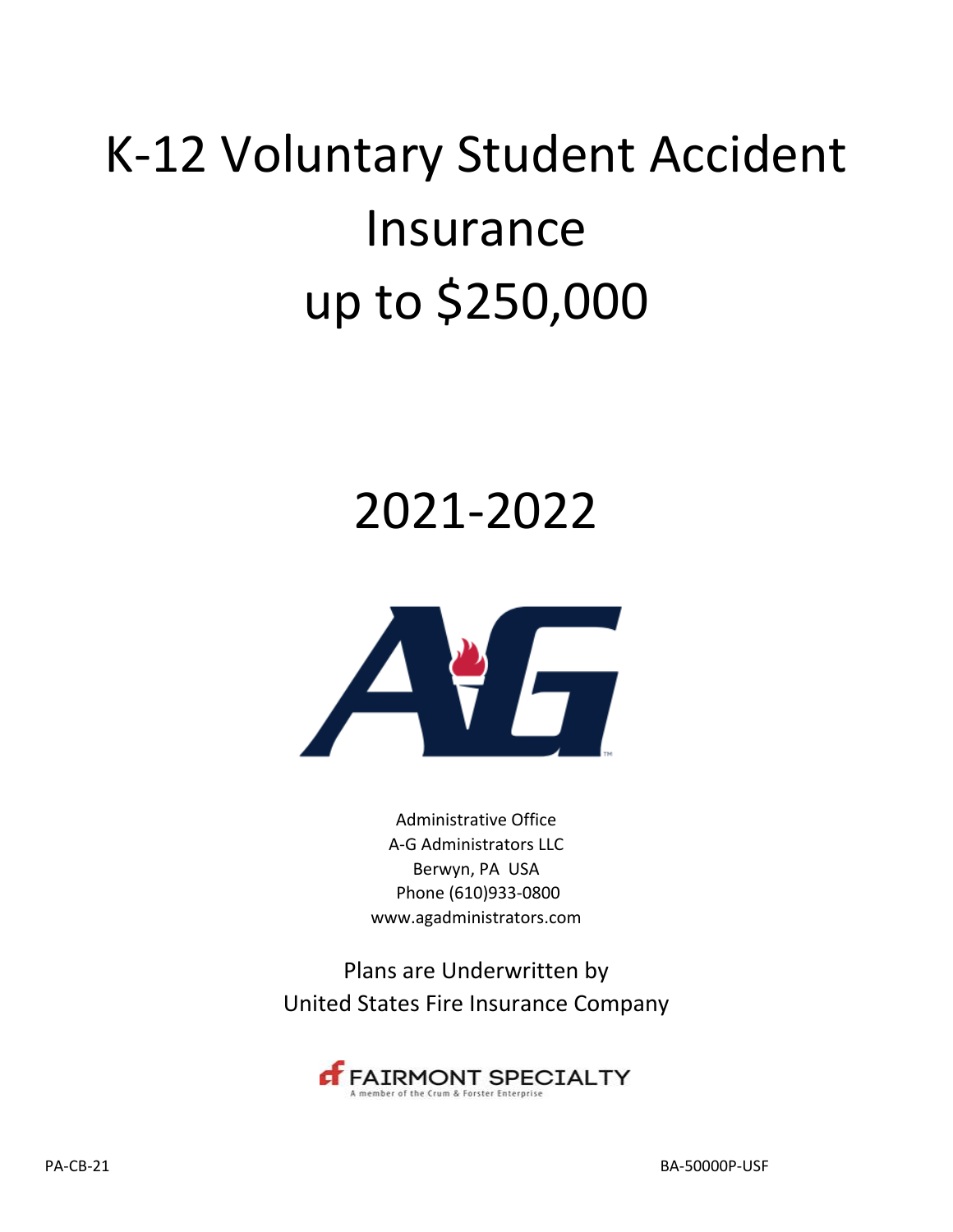## *K‐12 Accident Insurance*

#### **Unexpected Accidents Can Happen**

This brochure explains how you can help guard against certain unexpected events. Our plans are designed to help supplement any insurance you have by satisfying deductibles or co‐insurance requirements, or limiting the possible financial impacts of an injury if you have no other insurance. Remember that the more active your child is, the more valuable this coverage can be.

## *Choose Your Coverage Plan*

**24 Hour Coverage (Accident Only)** – This plan provides around the clock coverage to your child 24 Hours a day, while he or she is in school, at home or away. Coverage is provided from the effective date of the insured student's coverage for which premium has been received by A‐G to the opening of the next school term. **Excludes all interscholastic sports.** (\$124.00)

**School Time Coverage (Accident Only)** – This plan provides coverage to your child while he or she is on school premises, during school hours/days, attending school sponsored and supervised activities including travel directly without interruption between the student's residence and school/activity with transportation furnished by the school. Coverage is provided from the effective date of the insured student's coverage for which premium has been received by A‐G to the end of the regular school term. **Excludes all interscholastic sports.** (\$28.00)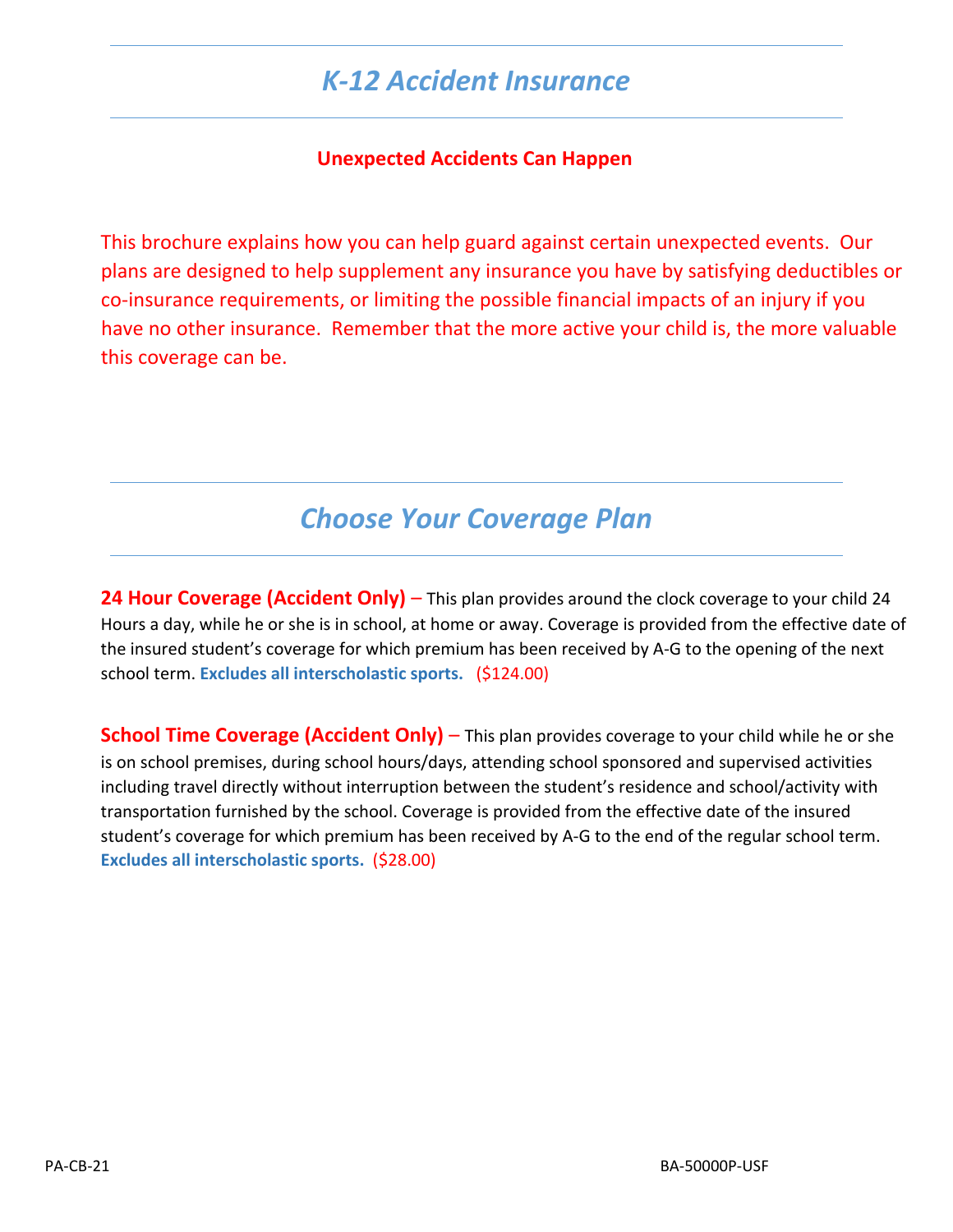## **Description of Benefits**

| Coverage                                                                                                                                                      |  |
|---------------------------------------------------------------------------------------------------------------------------------------------------------------|--|
| Benefits provided for all enrolled students of the Policyholder excluding interscholastic sports for whom premium is paid                                     |  |
| <b>Maximum Benefit:</b><br>\$250,000                                                                                                                          |  |
| \$0<br>Deductible:                                                                                                                                            |  |
| <b>Benefit Period:</b><br>52 Weeks                                                                                                                            |  |
| <b>Hospital Services</b>                                                                                                                                      |  |
| Daily Room & Board: Semi Private Room<br><b>100% UCR</b>                                                                                                      |  |
| Miscellaneous Hospital Services: During hospital confinement<br>100% UCR (not to exceed \$10,000)                                                             |  |
| Intensive Care: When confined to a Hospital Intensive Care Unit<br>100% UCR                                                                                   |  |
| Emergency Room Charges: When hospital confinement is not required<br>\$500 Maximum                                                                            |  |
| Emergency Room Charges: If out-patient surgery is required, the maximum is                                                                                    |  |
| increased to (The benefits are payable in addition to the X-rays and surgeon's<br>\$2,500 Maximum                                                             |  |
| services shown below.)                                                                                                                                        |  |
| <b>Physician Services</b>                                                                                                                                     |  |
| Surgery: including pre- and post-operative care<br>100% UCR                                                                                                   |  |
| Anesthesia:<br>45% of the Surgery Benefit Paid                                                                                                                |  |
| <b>100% UCR</b><br><b>Assistant Surgeon:</b>                                                                                                                  |  |
| Doctor's Visit: other than for Physiotherapy or similar treatment not payable in                                                                              |  |
| 100% UCR<br>addition to Surgery Benefit                                                                                                                       |  |
| Non-Surgical doctor's charges in the emergency room<br><b>100% UCR</b>                                                                                        |  |
| <b>Second Surgical Opinion, Consultation and Specialists</b><br>100% UCR                                                                                      |  |
| <b>Laboratory and X-Ray Services</b>                                                                                                                          |  |
| (Other than Dental and including fee for interpretation and/or reading of X-rays.)*<br>\$28 Unit Value                                                        |  |
| \$700 Maximum<br>Lab and X-Ray: (when no fracture is demonstrated)                                                                                            |  |
| <b>Additional Services</b>                                                                                                                                    |  |
| Physiotherapy or similar treatment: including Diatherm, Ultrasonic, Microtherm,<br>\$60/Visit up to 12 Visits                                                 |  |
| Maximum of \$720<br>Manipulation, Massage and Heat                                                                                                            |  |
| <b>Registered Nurse:</b><br>100% UCR                                                                                                                          |  |
| <b>Ambulance Transportation: (Ground Only)</b><br>100% UCR                                                                                                    |  |
| Orthopedic Appliances: When ordered by attending physician<br>\$700 Maximum                                                                                   |  |
| Out-Patient Drugs and Medication: Administered in Doctor's office or by<br><b>100% UCR</b><br>prescription                                                    |  |
| Dental (including X-rays): For treatment, repair or replacement<br>\$300 per tooth<br>of each injured tooth which was sound and natural at the time of injury |  |
| Eyeglasses, Contact Lenses: Replacement of broken glasses and/or frames,<br><b>100% UCR</b><br>contact lenses, resulting from a covered injury                |  |
|                                                                                                                                                               |  |
| <b>Accidental Death Benefit</b><br>\$2,500                                                                                                                    |  |
| \$20,000<br><b>Accidental Dismemberment, Loss of Sight</b>                                                                                                    |  |
| * In accordance with the 1974 Revised California Relative Values Studies, 5 <sup>th</sup> Addition, using a conversation factor.                              |  |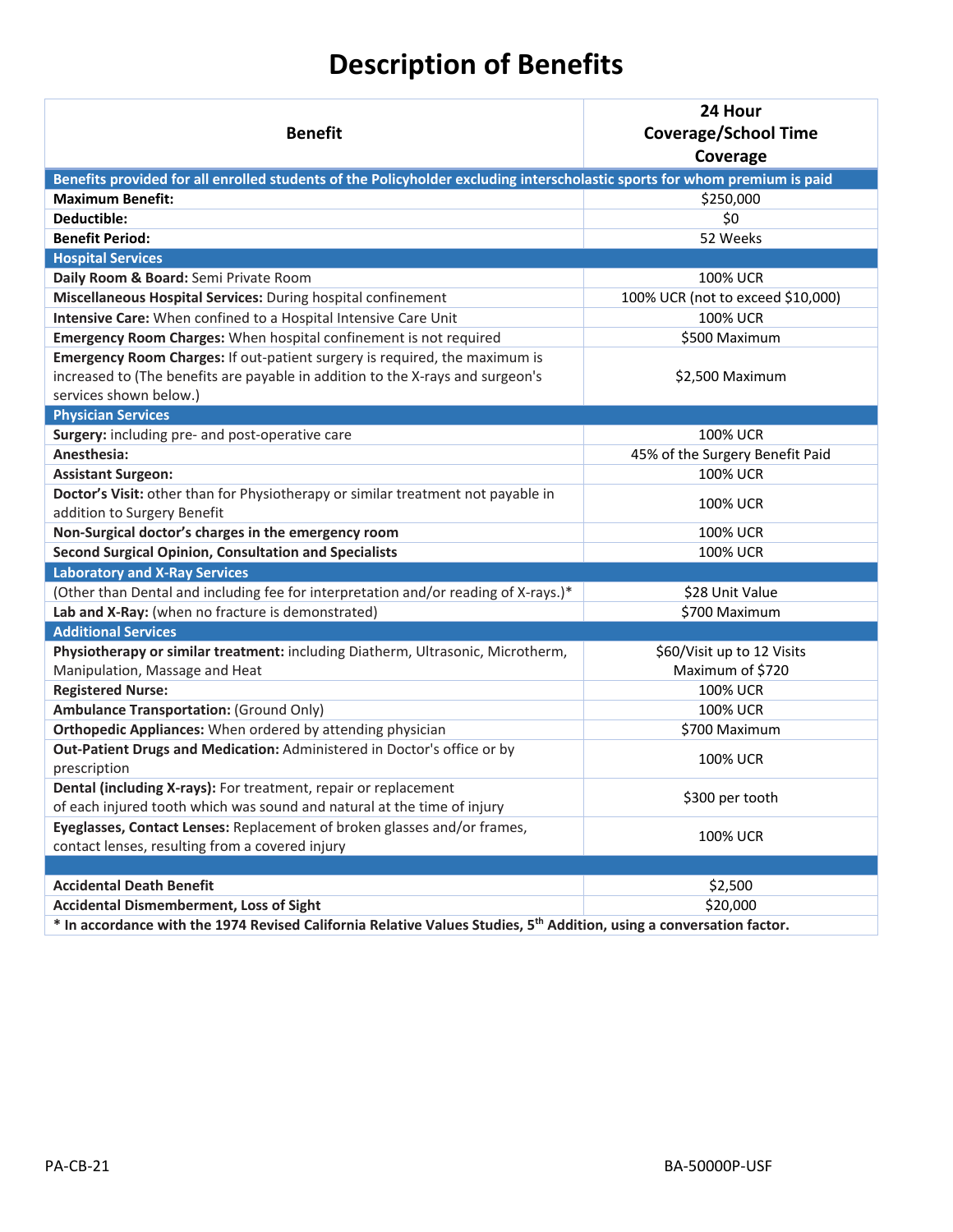## *Policy Exclusions*

#### **Benefits will not be paid for a Covered Person's loss which:**

- (1) Is caused by or results from the Covered Person's own:
	- (a) Intentionally self‐inflicted Injury, suicide or any attempt thereat. (In Missouri this applies only while sane.);
	- (b) Voluntary self‐administration of any drug or chemical substance not prescribed by, and taken according to the directions of, a doctor (Accidental ingestion of a poisonous substance is not excluded.);
	- (c) Commission or attempt to commit a felony;
	- (d) Participation in a riot or insurrection;
	- (e) Driving under the influence of a controlled substance unless administered on the advice of a doctor; or
	- (f) Driving while Intoxicated. "Intoxicated" will have the meaning determined by the laws in the jurisdiction of the geographical area where the loss occurs;
- (2) Is caused by or results from:
	- (a) Declared or undeclared war or act of war;
	- (b) An Accident which occurs while the Covered Person is on active duty service in any Armed Forces. (Reserve or National Guard active duty for training is not excluded unless it extends beyond 31 days.);
	- (c) Aviation, except as specifically provided in this Certificate;
	- (d) Sickness, disease, bodily or mental infirmity or medical or surgical treatment thereof, bacterial or viral infection, regardless of how contracted. This does not include bacterial infection that is the natural and foreseeable result of an accidental external bodily injury or accidental food poisoning.
	- (e) Nuclear reaction or the release of nuclear energy. However, this exclusion will not apply if the loss is sustained within 180 days of the initial incident and:
		- (i) The loss was caused by fire, heat, explosion or other physical trauma which was a result of the release of nuclear energy; and
		- (ii) The Covered Person was within a 25‐mile radius of the site of the release either:
			- 1) At the time of the release; or
			- 1) Within 24 hours of the start of the release.

#### **Benefits will not be paid for:**

- 1. Normal health check ups
- 2. Dental care or treatment other than care of sound, natural teeth and gums required on account of Injury resulting from an Accident while the Covered Person is covered under this Certificate, and rendered within 6 months of the Accident;
- 3. Services or treatment rendered by a doctor, nurse or any other person who is:
	- a. Employed or retained by the Certificateholder; or
	- b. Who is the Covered Person or a member of his immediate family;
- 4. Charges which:
	- a. The Covered Person would not have to pay if he did not have insurance; or
	- b. Are in excess of Usual, Reasonable and Customary charges.
- 5. An Injury that is caused by flight in:
	- a. An aircraft, except as a fare‐paying passenger;
	- b. A space craft or any craft designed for navigation above or beyond the earth's atmosphere; or
	- c. An ultra light, hang‐gliding, parachuting or bungi‐cord jumping;
- 6. Travel in or upon:
	- a. A snowmobile;
	- b. Any two or three wheeled motor vehicle;
	- c. Any off‐road motorized vehicle not requiring licensing as a motor vehicle;
- 7. Any Accident where the Covered Person is the operator of a motor vehicle and does not possess a current and valid motor vehicle operator's license;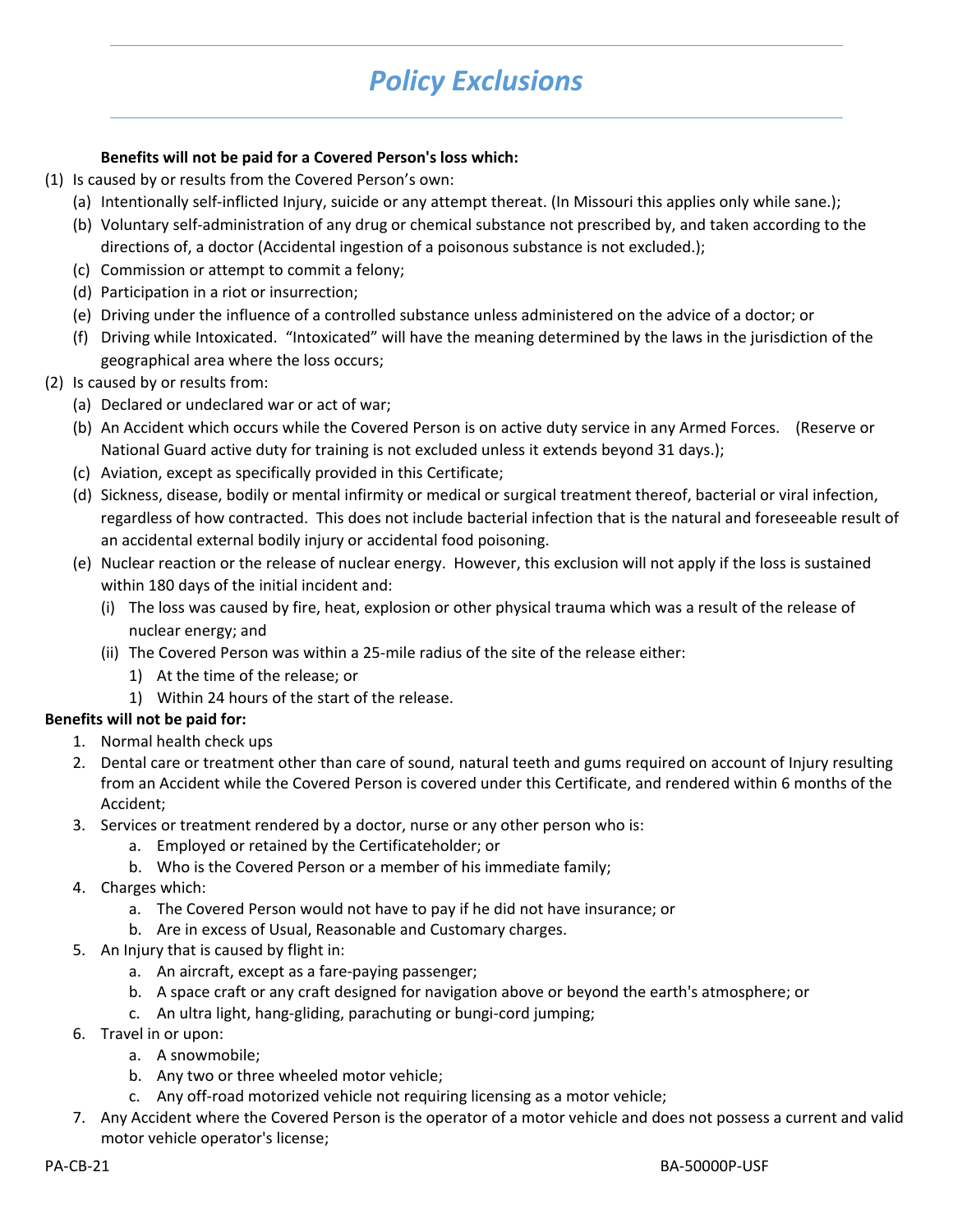- 8. That part of medical expense payable by any automobile insurance policy without regard to fault. (Does not apply in any state where prohibited);
- 9. Injury that is: a. The result of the Covered Person being Intoxicated. ("Intoxicated" will have the meaning determined by the laws in the jurisdiction of the geographical area where the loss occurs); or
	- a. Caused by any narcotic, drug, poison, gas or fumes voluntarily taken, administered, absorbed or inhaled, unless prescribed by a doctor;
- 10. Any sickness, except infection which occurs directly from an Accidental cut or wound or diagnostic tests or treatment, or ingestion of contaminated food;
- 11. An Injury resulting from participation in or practice for non‐School sponsored skiing, ice hockey, lacrosse, soccer or football;
- 12. Practice or play in any sports activity, including travel to and from the activity and practice, unless specifically provided for in this Certificate;
- 13. Expenses to the extent that they are paid or payable under other valid and collectible group insurance or medical prepayment plan;
- 14. Blood or Blood plasma, except for charges by a Hospital for the processing or administration of blood;
- 15. Elective treatment or surgery, health treatment, or examination where no Injury is involved;
- 16. Injury sustained while in the service of the armed forces of any country. When the Covered Person enters the armed forces of any country, we will refund the unearned pro rata premium upon request;
- 17. Eyeglasses, contact lenses, hearing aids, braces, appliances, or examinations or prescriptions therefore;
- 18. Treatment in any Veterans Administration or Federal Hospital, except if there is a legal obligation to pay;
- 19. Treatment of temporomandibular joint (TMJ) disorders involving the installation of crowns, pontics, bridges or abutments, or the installation, maintenance or removal of orthodontic or occlusal appliances or equilibration therapy;
- 20. Cosmetic surgery, except for reconstructive surgery on a diseased or injured part of the body;
- 21. Any loss which is covered by state or federal worker's compensation, employers liability, occupational disease law, or similar laws;
- 22. The repair or replacement of existing artificial limbs, orthopedic braces, or orthotic devices;
- 23. The repair or replacement of existing dentures, partial dentures, braces or fixed or removable bridges;
- 24. Services and supplies furnished by a Student Infirmary, its employees, or doctors who work for the School;
- 25. Expenses incurred for an Accident after the Benefit Period shown in the Schedule of Benefits; or
- 26. Hernia of any kind; or any bacterial infection that was not caused by an Accidental cut or wound.
- 27. Rest cures or custodial care;
- 28. Prescription medicines unless specifically provided for under the Certificate:
- 29. Orthopedic appliances which are used mainly to protect an Injury so that a covered student can take part in interscholastic or intercollegiate sports;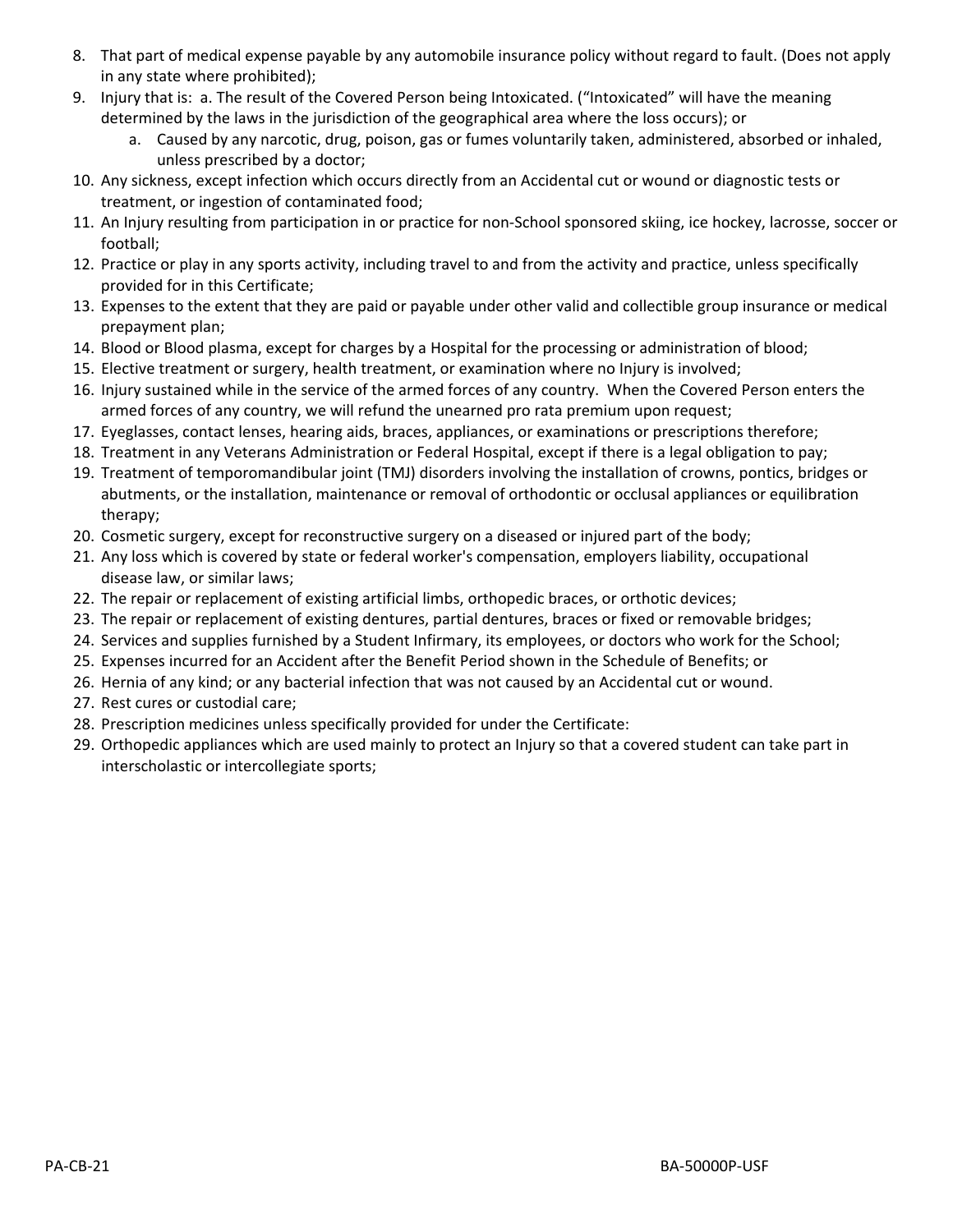## *How to Enroll*

- 1. Determine which plan of coverage you would like to enroll your child in  $-24$  Hour Coverage Only) or School Time Coverage
- 2. Fill out the Enrollment Form below, enclose a check or money order in an envelope payable to the Company for the correct amount and mail to A-G Administrators LLC PO Box 824936 Lock Box # 824936 Philadelphia, PA 19182-4936
- 3. Make Checks Payable to UNITED STATES FIRE INSURANCE COMPANY c/o A‐G Administrators LLC
- 4. Return by mail to A‐G Administrators LLC.Your cancelled check or money order stub will be your receipt and confirmation of payment. Please write student's name and school name on your check.

| <b>STUDENT ACCIDENT COVERAGE</b>                 |                               |
|--------------------------------------------------|-------------------------------|
| STUDENT'S LAST NAME (one letter per box)         |                               |
|                                                  | <b>Individual Voluntary</b>   |
| <b>STUDENTS FIRST NAME</b>                       | <b>Student Accident Plans</b> |
|                                                  |                               |
|                                                  | <b>24 HOUR COVERAGE</b>       |
|                                                  | \$124.00 per student          |
| Date of Birth: _________ Gender: Male □ Female □ |                               |
|                                                  | <b>SCHOOL TIME COVERAGE</b>   |
|                                                  | \$28.00 per student           |
|                                                  |                               |
|                                                  |                               |
|                                                  |                               |

## *Period of Coverage*

Persons applying for coverage shall be covered as of the date premium receipt, but in no event prior to the opening of school activities. Coverage ends at the close of the regular school term, except under 24 Hour Coverage, which continues until school reopens for the fall term. You may enroll at any time, but premiums will not be prorated.